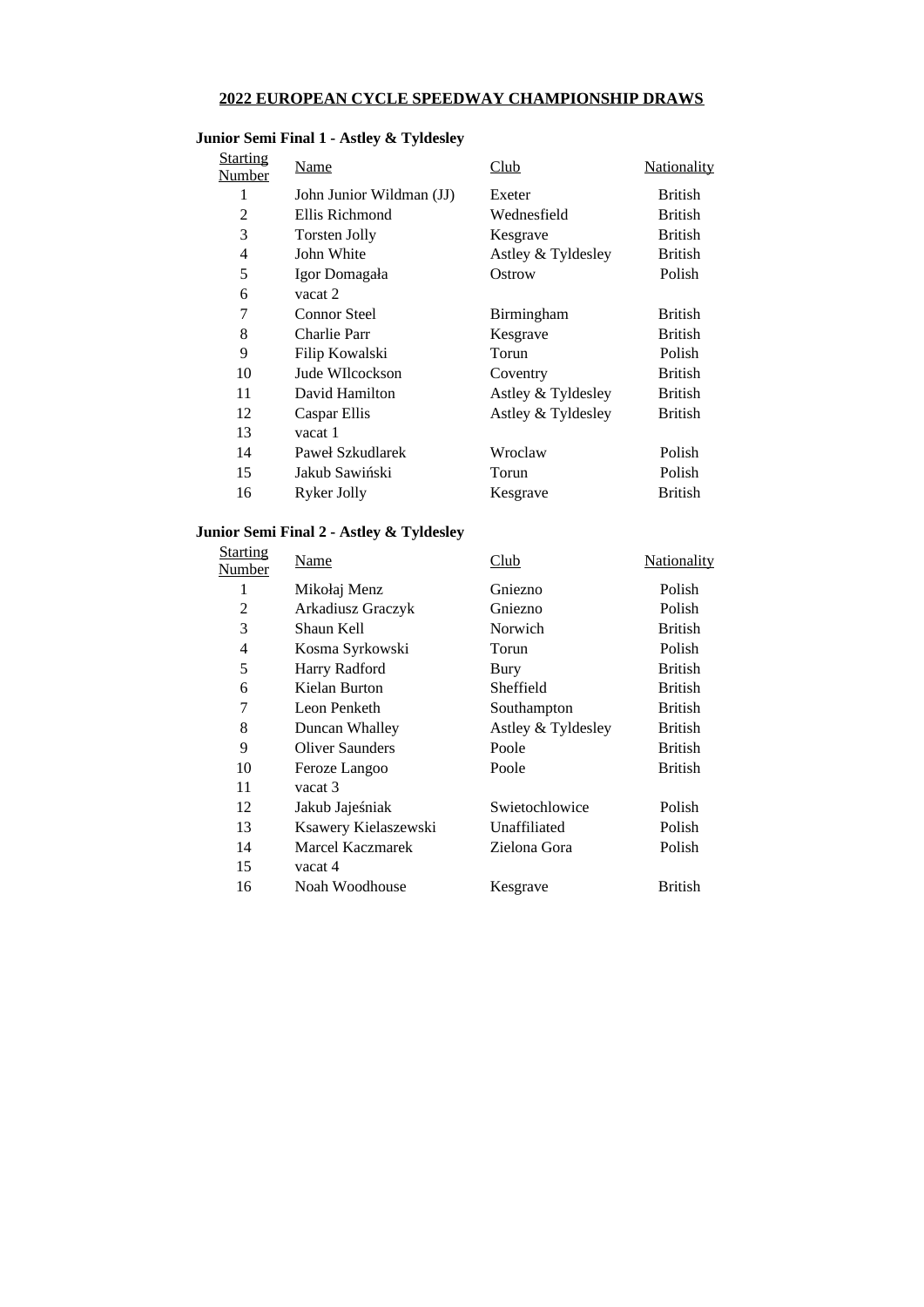# **Open Pre Qualifier 1 - Astley & Tyldesley**

| <b>Starting</b><br>Number | Name              | <u>Club</u>        | <u>Nationality</u> |
|---------------------------|-------------------|--------------------|--------------------|
| 1                         | Patryk Bielaczek  | Swietochlowice     | Polish             |
| 2                         | Paweł Cegielsk    | Torun              | Polish             |
| 3                         | Adam Watson       | Coventry           | British            |
| 4                         | Nathan Everett    | Hull               | British            |
| 5                         | Will Jeffery      | Horspath           | <b>British</b>     |
| 6                         | Owen Wells        | Ipswich            | British            |
| 7                         | Jakub Kuś         | Zoledowo           | Polish             |
| 8                         | Artur Kurdyk      | Zielona Gora       | Polish             |
| 9                         | Reece Pollitt     | Astley & Tyldesley | British            |
| 10                        | Łukasz Rajewski   | Leszno             | Polish             |
| 11                        | William Bristowe  | Poole              | British            |
| 12                        | Chris Jewkes      | Wednesfield        | British            |
| 13                        | Lewis Brinkhoff   | Ipswich            | British            |
| 14                        | Dariusz Pilas     | Wroclaw            | Polish             |
| 15                        | <b>Ben Clarke</b> | Ipswich            | British            |
| 16                        | Lewis Alsop       | Fife               | British            |
| 17                        | Paweł Kozłowski   | Gniezno            | Polish             |

### **Open Pre Qualifier 2 - Astley & Tyldesley**

| <b>Starting</b><br>Number | Name                  | Club            | <b>Nationality</b> |
|---------------------------|-----------------------|-----------------|--------------------|
| 1                         | Kristian Ramsden      | Bury            | <b>British</b>     |
| $\overline{2}$            | Marek Juskowiak       | Leszno          | Polish             |
| 3                         | Artur Bujnowski       | Zielona Gora    | Polish             |
| 4                         | Radosław Morawiak     | Zoledowo        | Polish             |
| 5                         | <b>Steven Beesley</b> | Horspath        | <b>British</b>     |
| 6                         | Krystian Górniaczyk   | Zielona Gora    | Polish             |
| 7                         | Lee Galley            | Newport         | <b>British</b>     |
| 8                         | Zac Payne             | Horspath        | <b>British</b>     |
| 9                         | Lewis Foxley          | Hull CS         | <b>British</b>     |
| 10                        | Marcin Jakubiak       | Czestochowa     | Polish             |
| 11                        | Piotr Kupczyk         | Gniezno         | Polish             |
| 12                        | Dawid Bas             | Wroclaw         | Polish             |
| 13                        | Mateusz Ślęzak        | Leszno          | Polish             |
| 14                        | Adam Peck             | Great Blakenham | <b>British</b>     |
| 15                        | Daniel Kubiak         | Leszno          | Polish             |
| 16                        | Damian Pelaczyk       | Leicester       | <b>British</b>     |
| 17                        | Marcin Szymański      | Czestochowa     | Polish             |
|                           |                       |                 |                    |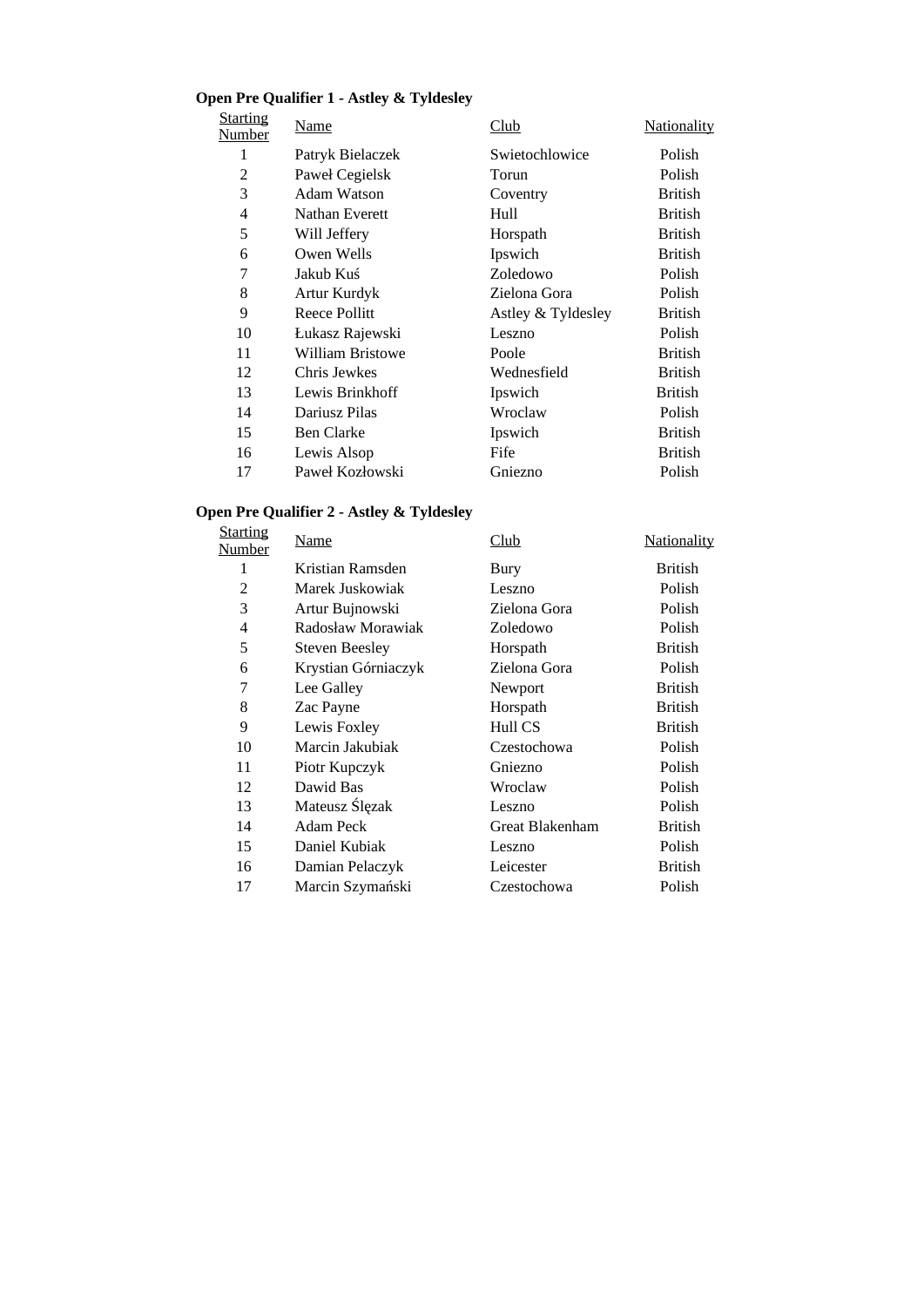# **Open Pre Qualifier 3 - Sheffield**

| <b>Starting</b><br>Number | Name                    | Club               | <b>Nationality</b> |
|---------------------------|-------------------------|--------------------|--------------------|
| 1                         | Fryderyka Wojciechowska | Torun              | Polish             |
| 2                         | Luke Dunningham         | Ipswich            | <b>British</b>     |
| 3                         | Kyle Holland            | Sheffield          | British            |
| 4                         | Jakub Ignyś             | Leszno             | Polish             |
| 5                         | Witold Strzelec         | Wroclaw            | Polish             |
| 6                         | Ben Mould               | Horspath           | <b>British</b>     |
| 7                         | Arkadiusz Szymański     | Torun              | Polish             |
| 8                         | Aaron Smith             | Poole              | <b>British</b>     |
| 9                         | Tomasz Włodarczyk       | Czestochowa        | Polish             |
| 10                        | Mark Boaler             | Horspath           | British            |
| 11                        | David Hamilton          | Astley & Tyldesley | British            |
| 12                        | Mateusz Ludwiczak       | Leszno             | Polish             |
| 13                        | Leon Mower              | Great Blakenham    | British            |
| 14                        | Ashley Hill             | Ipswich            | British            |
| 15                        | Kaysar Mohammadi        | Bury               | Dutch              |
| 16                        | Igor Orłowski           | Swietochlowice     | Polish             |
| 17                        | Jakub Kościecha         | Torun              | Polish             |

# **Open Pre Qualifier 4 - Sheffield**

| <b>Starting</b><br>Number | Name                | Club        | Nationality    |
|---------------------------|---------------------|-------------|----------------|
| 1                         | Tomasz Szwajorek    | Czestochowa | Polish         |
| $\overline{2}$            | Karol Krajewski     | Torun       | Polish         |
| 3                         | Sandra Tamborska    | Poole       | Polish         |
| $\overline{4}$            | Borys Wojciechowski | Torun       | Polish         |
| 5                         | Jacek Wleklik       | Leszno      | Polish         |
| 6                         | James Porter        | Ipswich     | <b>British</b> |
| 7                         | <b>Jake Steel</b>   | Birmingham  | <b>British</b> |
| 8                         | Lukasz Nowacki      | Horspath    | Polish         |
| 9                         | Paul Heard          | Birmingham  | <b>British</b> |
| 10                        | Chris Timms         | Birmingham  | <b>British</b> |
| 11                        | Mateusz Pacek       | Leszno      | Polish         |
| 12                        | Damian Natoński     | Wroclaw     | Polish         |
| 13                        | Bartosz Fryckowski  | Torun       | Polish         |
| 14                        | Michael Baldock     | Bury        | <b>British</b> |
| 15                        | Matthew Mildon      | Poole       | <b>British</b> |
| 16                        | Mikołaj Menz        | Gniezno     | Polish         |
| 17                        | Edan Morton         | Sheffield   | British        |
|                           |                     |             |                |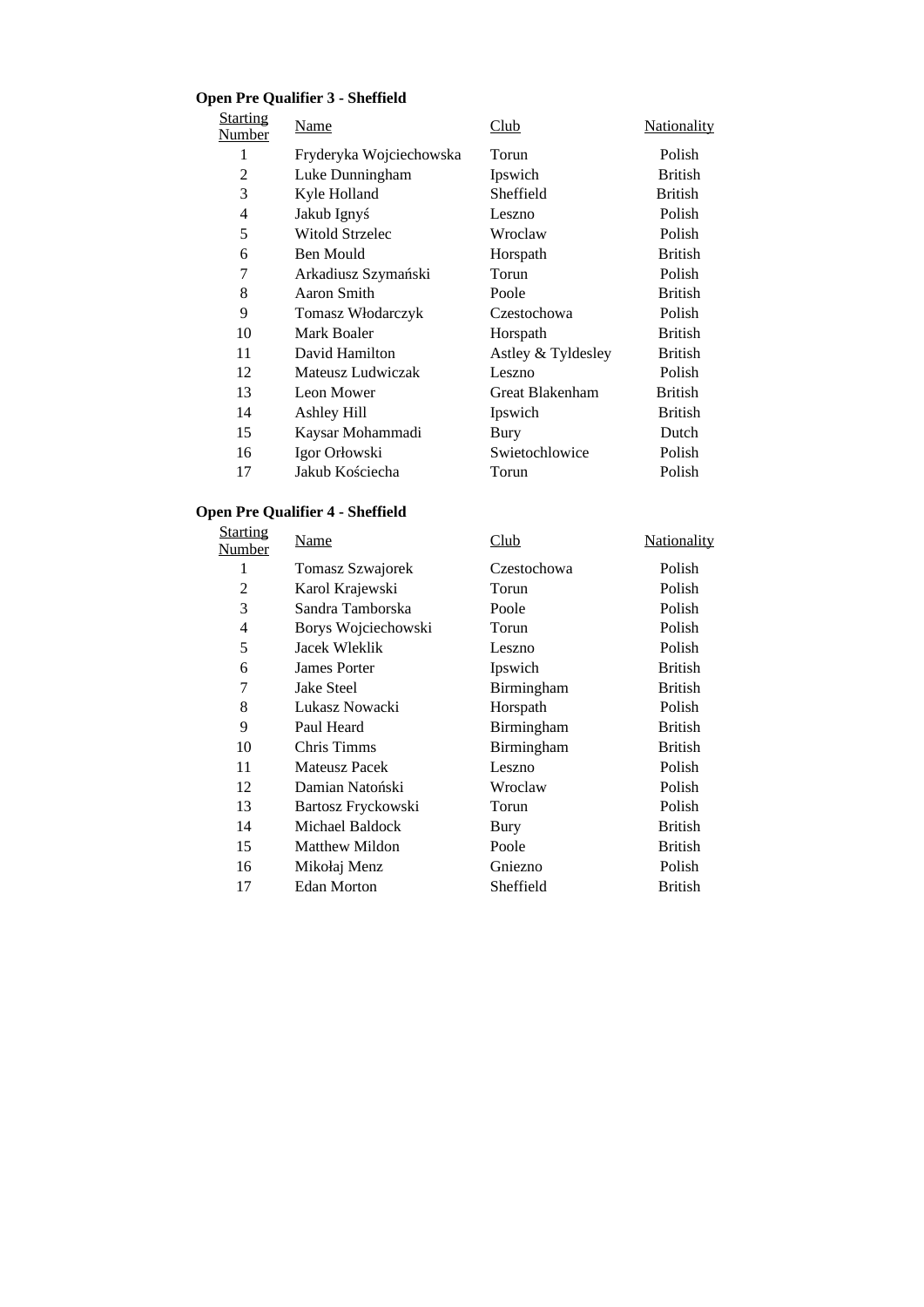#### **Veterans Semi Final 1 - Astley & Tyldesley**

**Starting Number** 

| arting<br><u>mber</u> | <u>Name</u>         | Club               | Nationality    |
|-----------------------|---------------------|--------------------|----------------|
| 1                     | Craig Marchant      | Leicester          | <b>British</b> |
| 2                     | Jason Ashford       | Great Blakenham    | <b>British</b> |
| 3                     | <b>Terry Norman</b> | Stockport          | <b>British</b> |
| $\overline{4}$        | Paweł Kozłowski     | Gniezno            | Polish         |
| 5                     | Marek Juskowiak     | Leszno             | Polish         |
| 6                     | Łukasz Rajewski     | Leszno             | Polish         |
| 7                     | Lee Galley          | Newport            | <b>British</b> |
| 8                     | Radosław Sieradzki  | Gniezno            | Polish         |
| 9                     | Chris Ward          | Horspath           | <b>British</b> |
| 10                    | Mark Whitehead      | Leicester          | <b>British</b> |
| 11                    | Lee Phillips        | Astley & Tyldesley | <b>British</b> |
| 12                    | Nicky Whitehead     | Leicester          | <b>British</b> |
| 13                    | <b>Steve Harris</b> | Astley & Tyldesley | British        |
| 14                    | Daniel Kubiak       | Leszno             | Polish         |
| 15                    | Marcin Szymański    | Czestochowa        | Polish         |
| 16                    | Dariusz Pilas       | Wroclaw            | Polish         |

**Nationality** 

#### **Veterans Semi Final 2 - Sheffield**

| <b>Starting</b><br>Number | Name                   | Club               | <b>Nationali</b> |
|---------------------------|------------------------|--------------------|------------------|
| 1                         | Paul Timms             | Birmingham         | <b>British</b>   |
| 2                         | Lukasz Nowacki         | Horspath           | Polish           |
| 3                         | Arkadiusz Hajost       | Wroclaw            | Polish           |
| 4                         | Paul Graham            | Astley & Tyldesley | <b>British</b>   |
| 5                         | Will Banyard           | Sheffield          | <b>British</b>   |
| 6                         | Steven Hammond         | Kesgrave           | British          |
| 7                         | Alan Nation            | Poole              | British          |
| 8                         | Patrick Wenn           | Norwich            | British          |
| 9                         | Craig Whitehead        | Leicester          | British          |
| 10                        | Jacek Wleklik          | Leszno             | Polish           |
| 11                        | Gavin Wheeler          | Horspath           | British          |
| 12                        | Mark Winwood           | Birmingham         | <b>British</b>   |
| 13                        | Tomasz Włodarczyk      | Czestochowa        | Polish           |
| 14                        | Łukasz Kaczmarek       | Zielona Gora       | Polish           |
| 15                        | <b>Stephen Copping</b> | Norwich            | <b>British</b>   |
| 16                        | Tomasz Szwajorek       | Czestochowa        | Polish           |
|                           |                        |                    |                  |